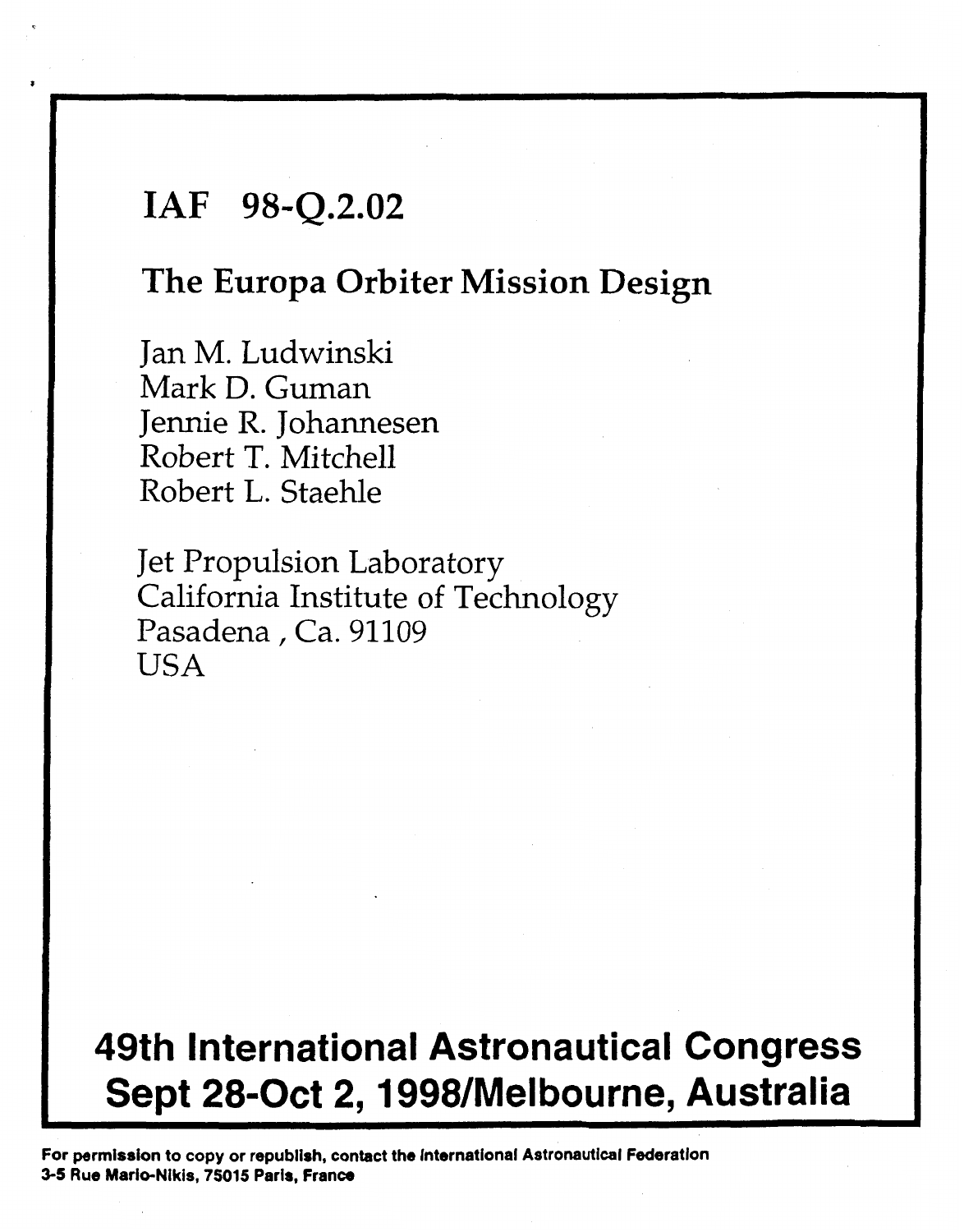$\mathcal{A}^{\mathcal{A}}$ 

 $\label{eq:2.1} \frac{1}{\sqrt{2}}\sum_{i=1}^n\frac{1}{\sqrt{2}}\sum_{i=1}^n\frac{1}{\sqrt{2}}\sum_{i=1}^n\frac{1}{\sqrt{2}}\sum_{i=1}^n\frac{1}{\sqrt{2}}\sum_{i=1}^n\frac{1}{\sqrt{2}}\sum_{i=1}^n\frac{1}{\sqrt{2}}\sum_{i=1}^n\frac{1}{\sqrt{2}}\sum_{i=1}^n\frac{1}{\sqrt{2}}\sum_{i=1}^n\frac{1}{\sqrt{2}}\sum_{i=1}^n\frac{1}{\sqrt{2}}\sum_{i=1}^n\frac$ 

 $\label{eq:2.1} \frac{1}{\sqrt{2}}\sum_{i=1}^n\frac{1}{\sqrt{2}}\sum_{i=1}^n\frac{1}{\sqrt{2}}\sum_{i=1}^n\frac{1}{\sqrt{2}}\sum_{i=1}^n\frac{1}{\sqrt{2}}\sum_{i=1}^n\frac{1}{\sqrt{2}}\sum_{i=1}^n\frac{1}{\sqrt{2}}\sum_{i=1}^n\frac{1}{\sqrt{2}}\sum_{i=1}^n\frac{1}{\sqrt{2}}\sum_{i=1}^n\frac{1}{\sqrt{2}}\sum_{i=1}^n\frac{1}{\sqrt{2}}\sum_{i=1}^n\frac$  $\mathcal{A}^{(1)}$ 

 $\label{eq:2.1} \frac{1}{\sqrt{2}}\int_{\mathbb{R}^3} \frac{1}{\sqrt{2}}\left(\frac{1}{\sqrt{2}}\right)^2\frac{dx}{dx}dx = \frac{1}{2}\int_{\mathbb{R}^3} \frac{1}{\sqrt{2}}\left(\frac{1}{\sqrt{2}}\right)^2\frac{dx}{dx}dx.$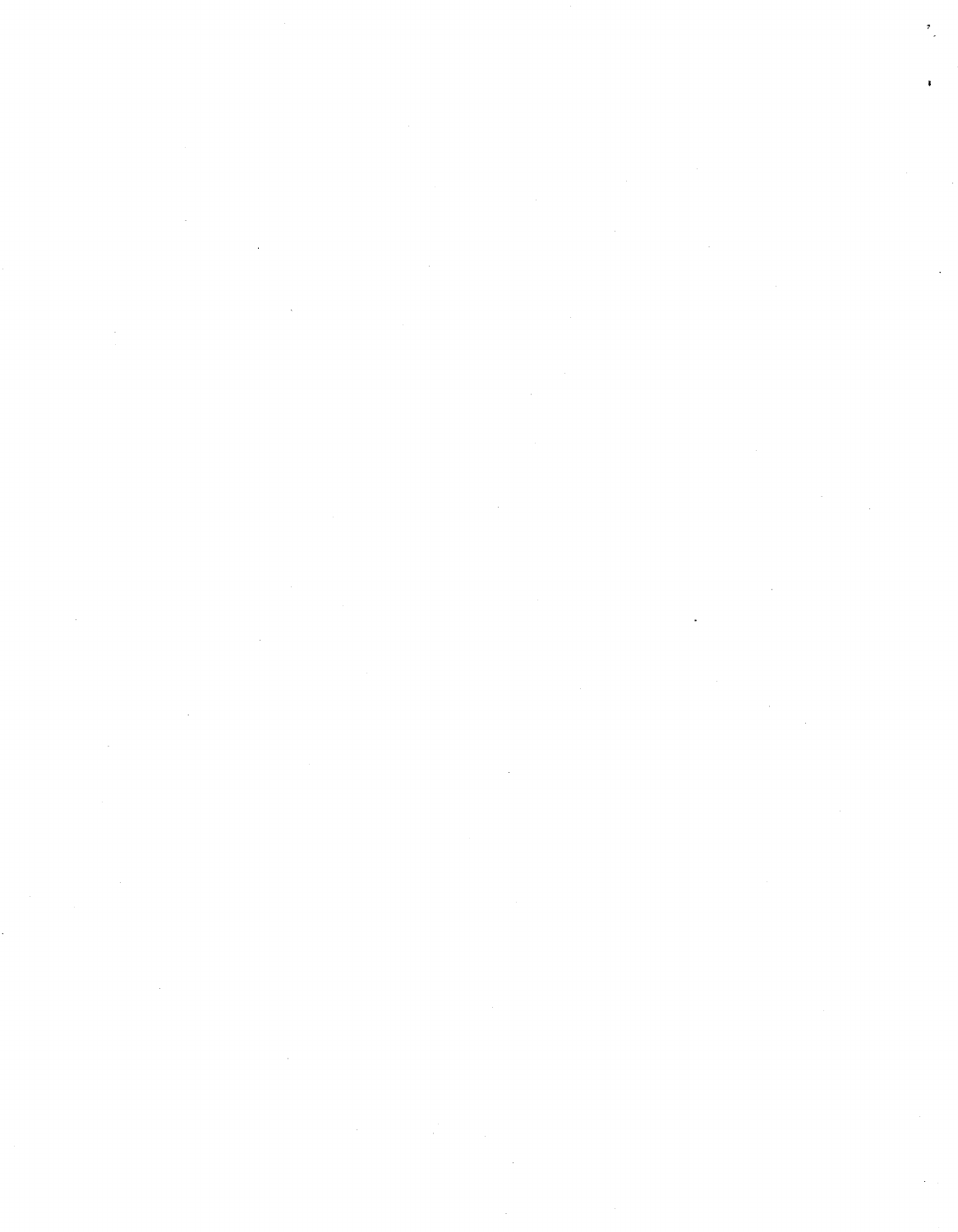## THE **EUROPA** ORBITER MISSION DESIGN

Jan M. Ludwinski, Mark D. Guman, Jennie R. Johannesen, Robert T. Mitchell, Robert L. Staehle

# Jet Propulsion Laboratory California Institute of Technology Pasadena , Ca. USA

## Abstract

The Europa Orbiter mission is planned to be the first in NASA's Outer Planets/Solar Probe Program. Following on the heels of the successful *Galileo* mission, which provided dramatic evidence that a water ocean existed on Europa at least in the recent past, the primary goal of Europa Orbiter is to ascertain whether or not a subsurface ocean of water exists today. The reference mission profile emerged from a series of studies of various mission options; only the 2003 direct mission is described in detail. The key mission design challenges, including managing radiation dose and  $\Delta V$ , motivates the mission profile, which culminates in a one month mission around Europa. The use of automated navigation techniques during the final approach to Europa is expected to reduce operations cost and to reduce the  $\Delta V$  required to enter Europan orbit. A brief description of the programmatic considerations, science objectives and current status of the flight system is included for background.

#### Introduction

Although *Voyager 2* only came within 204,000 km of Europa, and *Voyager I* several times farther, images they sent back strongly suggested Europa had an unusually young surface. Recent *Galileo* observations of Europa have added a vast amount of evidence to support and extend that interpretation, including clear indications of flow-like features and erupted material, lack of impact cratering, significant geologic activity, and tectonic activity that repeatedly overlaps earlier tectonic activity,<sup>1-5</sup> floe-like structures that can be translated and rotated to fit together like a jigsaw puzzle, $6$  evidence of non-synchronous rotation, $7$ non-ice materials on the surface associated with crack-like features,<sup>8</sup> magnetic field signatures that are consistent with a  $~100$  km conducting shell (with conductivity similar to that of sea water)<sup>9</sup>, and perhaps the most tantalizing of all, apparent "icebergs" now frozen in place.<sup>10</sup> Such evidence has elevated Europa to one of the highest target priorities for Solar System exploration, as it may be the only place in the Solar System other than Earth that may have vast liquid water oceans.

The Outer Planets/Solar Probe Program, slated for formal go-ahead in FY2000, has planned as its first mission the Europa Orbiter (EO). This program is planned to be an ongoing exploration of the outer Solar System, with a mission to Pluto currently scheduled second, and a mission to the Sun, Solar Probe, its third mission. This may seem at first an odd combination, but the missions are unified through the shared development of key flight system technologies (such as the power system, transponder, software, and avionics), operational philosophies and mission control.

The current project plan calls for the launch of Europa Orbiter in November 2003, Pluto-Kuiper Express (PKE) in December 2004, and Solar Probe in February 2007. The opportunity to switch the launch order of EO and PKE, however, is a key requirement of the program readiness strategy. If the option to switch the order of the PKE and EO launches is exercised, the PKE launch would be moved up to November 2003 and EO would move into the December 2004 slot.

#### Science Obiectives

The Europa Orbiter Science Definition Team (SDT) has recommended a minimum set of objectives that must be met in order for the mission to be scientifically viable." It is this set of objectives that drives the flight system and mission design. They are:

Copyright *0* 1998 by the International Astronautical Federation or the International Academy of Astronautics. The **US.**  Government **has** a royalty-free license to exercise all rights under the copyright claimed herein for Governmental purposes, All other rights are reserved by the copyright owner.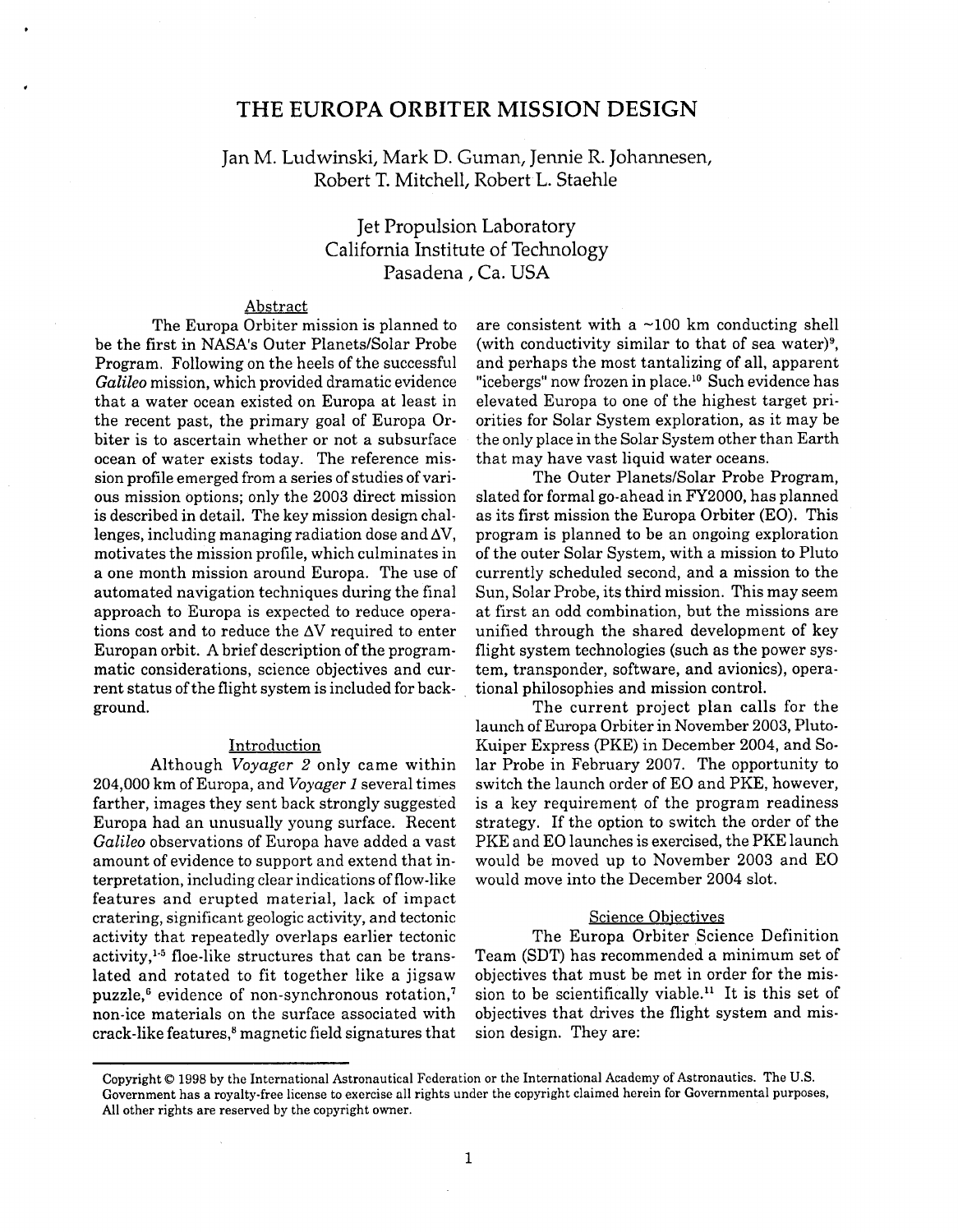<span id="page-3-0"></span>1A) Objectives

- 1) Determine the presence or absence of a subsurface ocean
- 2) Characterize the 3-D distribution of any subsurface liquid water and its overlying ice layers
- 3) Understand the formation of surface features including sites of recent or current activity, and identify candidate sites for future lander misions

Additionally, the SDT defined a set of important secondary objectives that "are of high<br>scientific importance, but not so critical for this scientific importance, but not *so* critical for this **<sup>11</sup>** mission as to fall within the irreducible baseline". 1B) Objectives

- 1) Characterize surface composition, especially compounds of interest to pre-biotic chemistry
- 2) Map the distribution of important constituents on the surface
- 3) Characterize the radiation environment in order to reduce uncertainties for future missions, especially landers

The SDT identified a strawman set of investigations which would satisfy the 1A objectives. The strawman set includes gravity field mapping using the spacecraft transponder, a laser altimeter, an ice penetrating radar sounder, and imaging.

#### Flight Svstem Overview

A recent concept for the flight system for EO is shown in Figure 1. It is important to note that the project is still at an early stage of plan-



*Figure 1. Europa Orbiter Conceptual Design* 

ning and many significant characteristics of the design will likely change between now and launch.

The reference spacecraft is dominated by the large, dual-mode propulsion system, sized to provide the mission's 2500 m/s  $\Delta V$  requirement. Attitude control in this concept would be provided by 22N, 0.9N, and milli-N thrusters, the latter two in couples. In this design, the spacecraft would be powered by a radioisotope power source which delivers a total of 150 W at end-of-mission. The bodymounted high-gain antenna shown is2m in diameter, and in concert with the rest of the telecom system, supports a downlink data rate of 20kbps from **5** AU at X-band to a 70m station. A mediumgain antenna is mounted on struts and is articulated to provide radiometric tracking data for orbit determination while the altimeter is nadir pointed. All the instruments are body mounted, including the radar antenna, which may span 10- 15 meters from tip-to-tip (not shown in its full deployment). Spacecraft control and initial science



### *Figure 2. Propellant and Propulsion Make Up 70% of EO'S Mass*

data processing is performed by a redundant, radiation-hardened processor running at 100 MIPS. About **4** Gbits of non-volatile memory are expected to be available for science data storage.

Figure 2 provides a breakdown of the spacecraft mass.

#### Launch/Interplanetary Trajectory/Arrival Strategy

The EO reference mission calls for an STS/ IUS/Star48V launch during a 21-day launch period extending from 8-November-2003 through 28- November-2003. [Figure 3](#page-4-0) defines the major mission phases. The spacecraft will take a direct trajectory to Jupiter (see Figure **4),** arriving between July 2006 and August 2007 (depending on launch date). The variable arrival day strategy allows the  $C<sub>3</sub>$  to be held to 80 km<sup>2</sup>/s<sup>2</sup>, to which the launch vehicle can inject 980 kg (after a 10% reserve has been removed).

Because of the planetary geometry at the times of launch and arrival, a broken plane ma-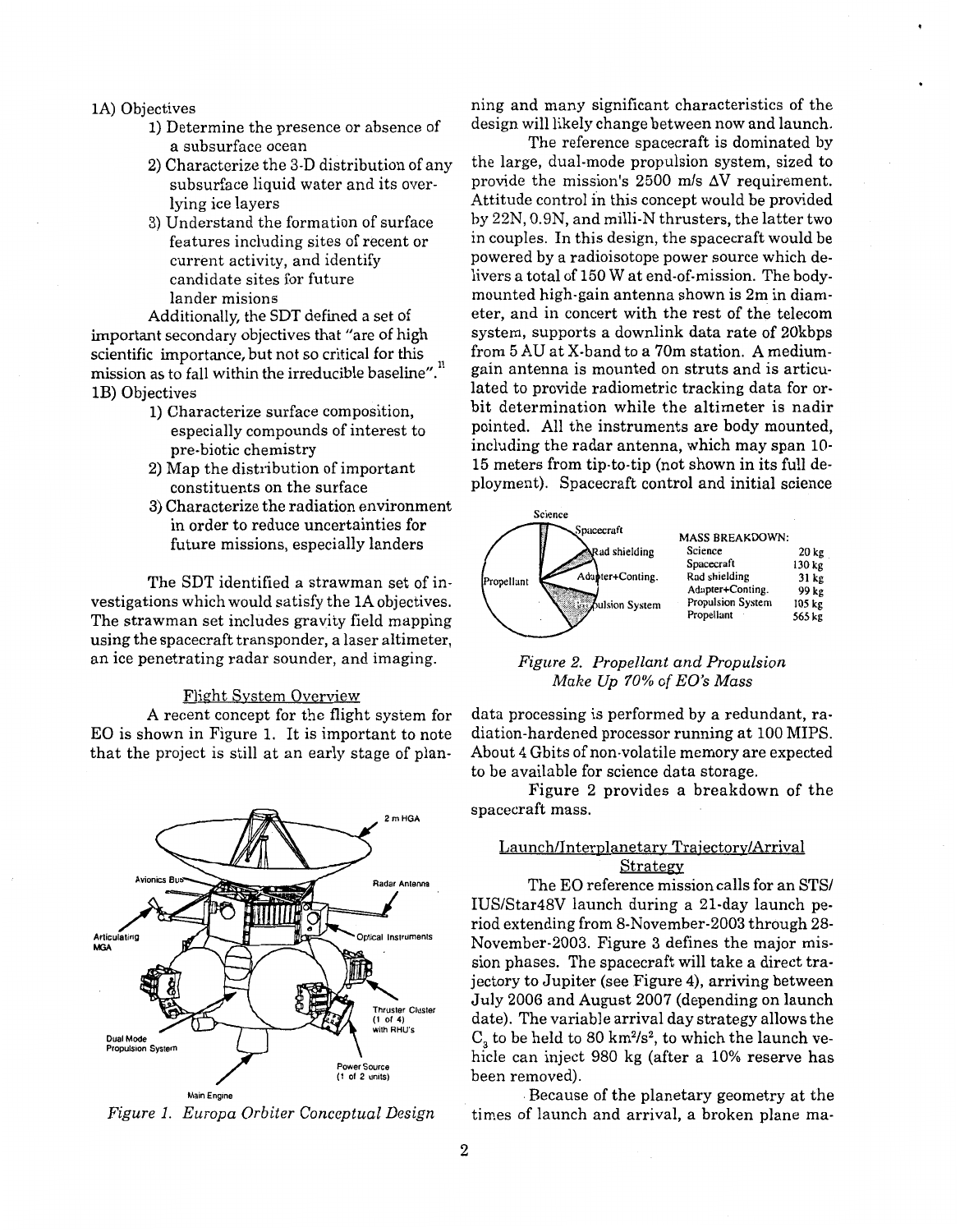<span id="page-4-0"></span>

*Figure 3. Mission Phases* 

neuver is required about 9 months after launch. Figure **5** shows how the broken plane maneuver (BPM), Jupiter orbit insertion (JOI) and perijove raise (PJR) vary across the launch/arrival space. The BPM varies in magnitude from about 270 m/s near the start of the launch period to nearly zero at the end of the launch period. This offsets the rise in JOI magnitude due to higher V-infinity for later arrival dates (see also Table 1).

#### Jupiter Arrival/Initial Orbit

When the EO mission was initially conceived.<sup>12</sup> the capture at Jupiter involved a JOI burn made at a perijove range of only 1.02 R, (i.e., at  $1.02$  times the radius of Jupiter) following a close flyby of Io inbound, leading to a 200 day initial orbit about Jupiter. After a perijove raise maneuver, the spacecraft would return to Ganymede (Gl). This very low perijove was selected in order to minimize JOI, although it was recognized that such a low perijove might provide special difficulties associated with the ring plane crossing, finite burn losses at the JOI burn due to a rapidly changing flight path angle, and the high radiation environment.

Additional work to study the relative merits of a Ganymede flyby versus an Io flyby before perijove and the effect on ring plane crossing distance and total  $\Delta V$  of varying the initial perijove range revealed the existence of relative minima for both Io and Ganymede trajectories which were only



*Figure 4. Europa Orbiter Direct Trajectory* 

slightly more costly than performing JOI at the 1.02 R, value. [Figure](#page-6-0) 6 compares the separate  $\Delta V$ values for the broken plane maneuver (BPM), Jupiter orbit insertion maneuver (JOI) and perijove raise maneuver (PJR), and their combined total for trajectories with a close Io flyby before perijove, a close Ganymede before perijove flyby, or no satellite flyby. The Io trajectory case has a relative minimum in the total  $\Delta V$  magnitude at 5.15 R, (total  $\Delta V = 990$  m/s versus 978 m/s at 1.02 R<sub>1</sub>), while the Ganymede trajectory case has a relative minimum at about 12.4 R, (total  $\Delta V = 1002$  m/s versus 977 m/s at  $1.02$  R<sub>1</sub>).



*Figure 5. Deterministic AV for Optimal Launch/ Arrival Date Combinations* - *Io 500 km Alt, PJ-0*  @ *5RJ; Ganymede 35.0 km Alt, PJ-0* @ *12.5 RJ* 

[Figure](#page-6-0) *6* considered inbound flybys of Ganymede and Io at 500 km for a launch/arrival date close to the minimum (near the middle of launchlarrival periods). A Ganymede flyby performed at 350 km is nearly equivalent to an Io flyby

> at 500 km altitude (Figure **7).** The new reference for the Europa Orbiter mission therefore became a trajectory with a Ganymede flyby at 350 km before JOI performed at a perijove of 12.5 R, range. [Figures](#page-7-0) *8* and 9 show the reference trajectory with the Ganymede flyby. For such a trajectory, ring plane crossing issues are completely avoided (Figure 10), the radiation dosage is only a few krad (lower by a factor of 10 or more), and the time-critical nature of performing JOI precisely at perijove is greatly alleviated. **A** gravity assist from Callisto on the outbound leg after JOI may be considered in the future but is not yet baselined.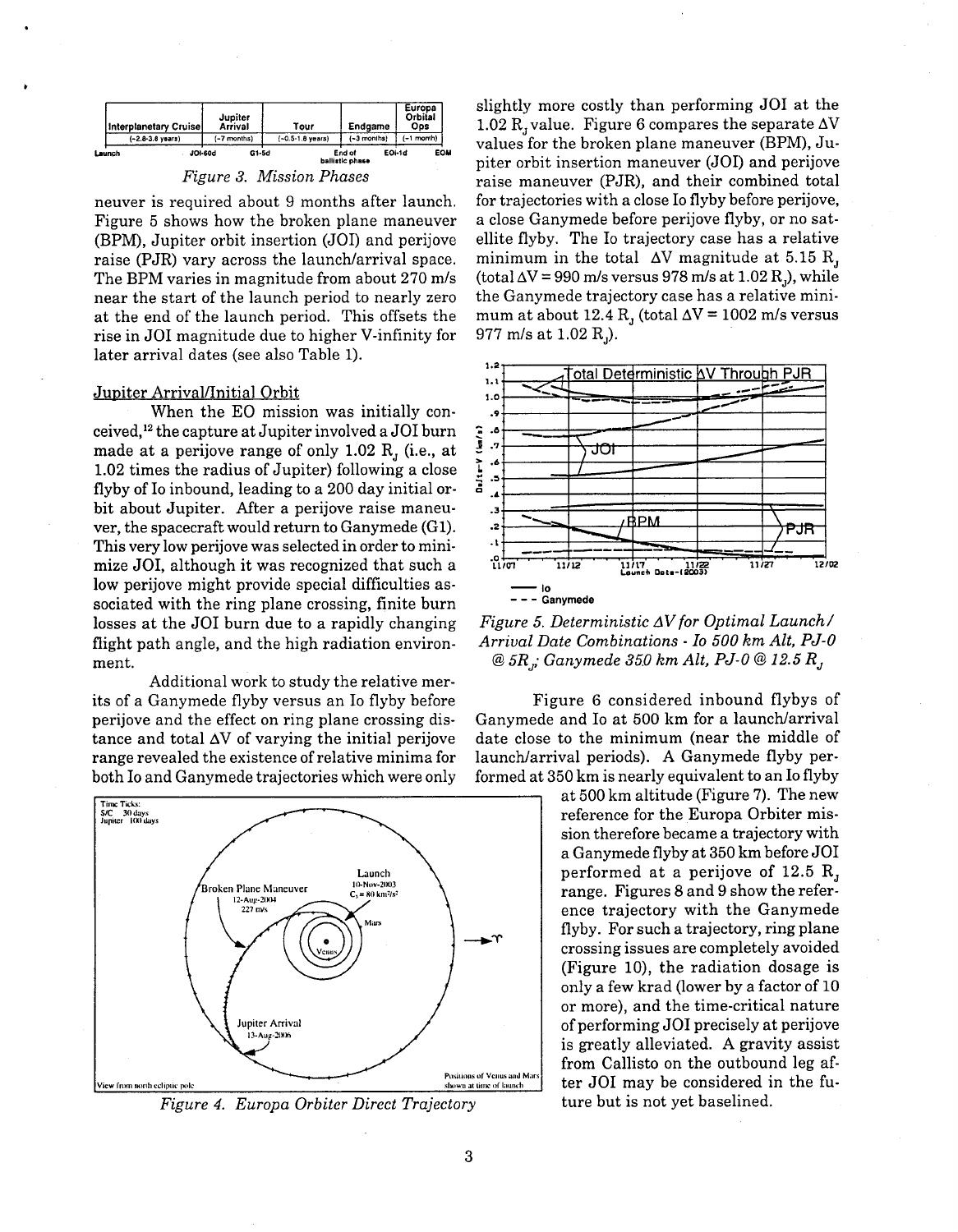Table *1.* Deterministic *AV* Through *PJR* for Optimal Launch/Arrival Combinations (Ganymede *Flyby)* 

<span id="page-5-0"></span>

| Launch      | Arrival     | <b>BPM</b> | <b>JOI</b> | PJR   | Total |
|-------------|-------------|------------|------------|-------|-------|
| Date/(2003) | Date        | (m/s)      | (m/s)      | (m/s) | (m/s) |
| $08-Nov$    | 08-Jul-2006 | 267        | 776        | 34    | 1077  |
| $10-Nov$    | 13-Aug-2006 | 227        | 762        | 40    | 1030  |
| $11-Nov$    | 18-Sep-2006 | 193        | 759        | 46    | 998   |
| $13-Nov$    | 23-Oct-2006 | 158        | 770        | 49    | 997   |
| $15-Nov$    | 28-Nov-2006 | 126        | 809        | 52    | 986   |
| $17-Nov$    | 03-Jan-2007 | 97         | 815        | 52    | 964   |
| $19-Nov$    | 08-Feb-2007 | 71         | 846        | 51    | 968   |
| $21-Nov$    | 15-Mar-2007 | 48         | 884        | 49    | 981   |
| $23-Nov$    | 20-Apr-2007 | 29         | 928        | 46    | 1003  |
| $25-Nov$    | 26-May-2007 | 15         | 969        | 43    | 1027  |
| $27-Nov$    | 01-Jun-2007 | 6          | 1017       | 38    | 1060  |
| $29-Nov$    | 05-Aug-2007 | 3          | 1063       | 34    | 1099  |

The perijove raise maneuver which targets to a Ganymede (Gl) flyby is much smaller for a trajectory which has an initial perijove at 12.5 R, rather than  $1.02$  R, (61 m/s vs. 580 m/s). Varying PJR provides different conditions for starting the tour phase. Table 2 shows how the G1 V-infinity, perijove range and period after G1 vary for different PJR values.

| PJR   | G <sub>1</sub>           | Perijove1 | Perijove1 |
|-------|--------------------------|-----------|-----------|
|       | Magnitude V <sub>∞</sub> | Range     | Period    |
| (m/s) | (km/s)                   | $(R_1)$   | (Days)    |
| 22    | 8.0                      | 10.0      | 54.3      |
| 30    | 7.7                      | 10.5      | 52.6      |
| 44    | 7.3                      | 11.0      | 51.1      |
| 58    | 6.9                      | 11.5      | 49.7      |
| 73    | 6.5                      | 12.0      | 48.6      |
| 89    | 6.1                      | 12.5      | 47.9      |
| 105   | 5.7                      | 13.0      | 47.8      |

Table 2. Tour Starting Conditions

#### Tour/Endgame

A Galileo-like tour of the satellites Europa, Ganymede, and Callisto will begin with G1 (see Figure 11) and is nearly ballistic. It will take at least a year fom arrival at Jupiter to get the spacecraft to the beginning of what is called the Endgame, which is the part of the trajectory during which the spacecraft will use only Europa flybys and large propulsive maneuvers to achieve the desired final approach to Europa (see Figure 12).

Initial work for early Europa Orbiter trajectory concepts was reported by Sweetser et al., upon which the current work is based.<sup>12</sup>

The formal guidelines for the tour/endgame phase of the Europa orbiter mission include minimizing the AV expended, keeping the total radiation dose to <2 Mrads (behind 100 mils [Al\), not exceeding 3](#page-4-0) years between JOI and EOI, avoiding non-targeted flybys <50,000 km in range, avoiding multiple satellite flybys on the same orbit, avoiding encounters or maneuvers from l week prior to 2 weeks after the time when the Sun-Earth-Probe  $(SEP)$  angle is  $\leq 5^\circ$ , and

phasing the arrival at Europa such that the 30 day Europa orbital operations phase occurs <5 AU from Earth. As yet uninvestigated is how the final approach to Europa affects the range of subsequently possible orbit orientations (inclination and node) around Europa, but future work will clarify whether (and by how much) the tour/endgame is affected by such orientation constraints.

While the guidelines afford flexibility in designing the tour phase of the mission, the constraint of avoiding activities around solar conjunction and the requirement of having the orbital operations phase occur **15** AU from the Earth mean that the tour phase needs to be quite short for some launchlarrival date combinations and needs to be much longer for other launch/arrival dates.

**As** with Galileo, the first Ganymede flyby (Gl) reduces period and is followed by a second Ganymede flyby (G2) to remove the inclination (about **5** degrees for the initial orbit). After the G2 flyby, the tour designer isfree to choose a sequence of satellite encounters which will reduce the orbital period to about 3 Europa revs (10.5 days) while maintaining the perijove range above  $8.8 \, \text{R}_\text{J}$ . (Lower perijove values will result in excessive radiation dosage.) When the perijove needs to be raised, a flyby of Callisto is often used. If the G1 [starting conditions are near the bottom of Table 2,](#page-3-0) it is possible to continue satellite flybys which continue to pump down the size of the orbit.

The roughly half-dozen Europa flybys which constitute the Endgame will exhibit more or less the same spacecraft/Europa geometry because the spacecraft orbit will be in near-resonance with Europa's orbital period and therefore must encounter Europa at about the same point in its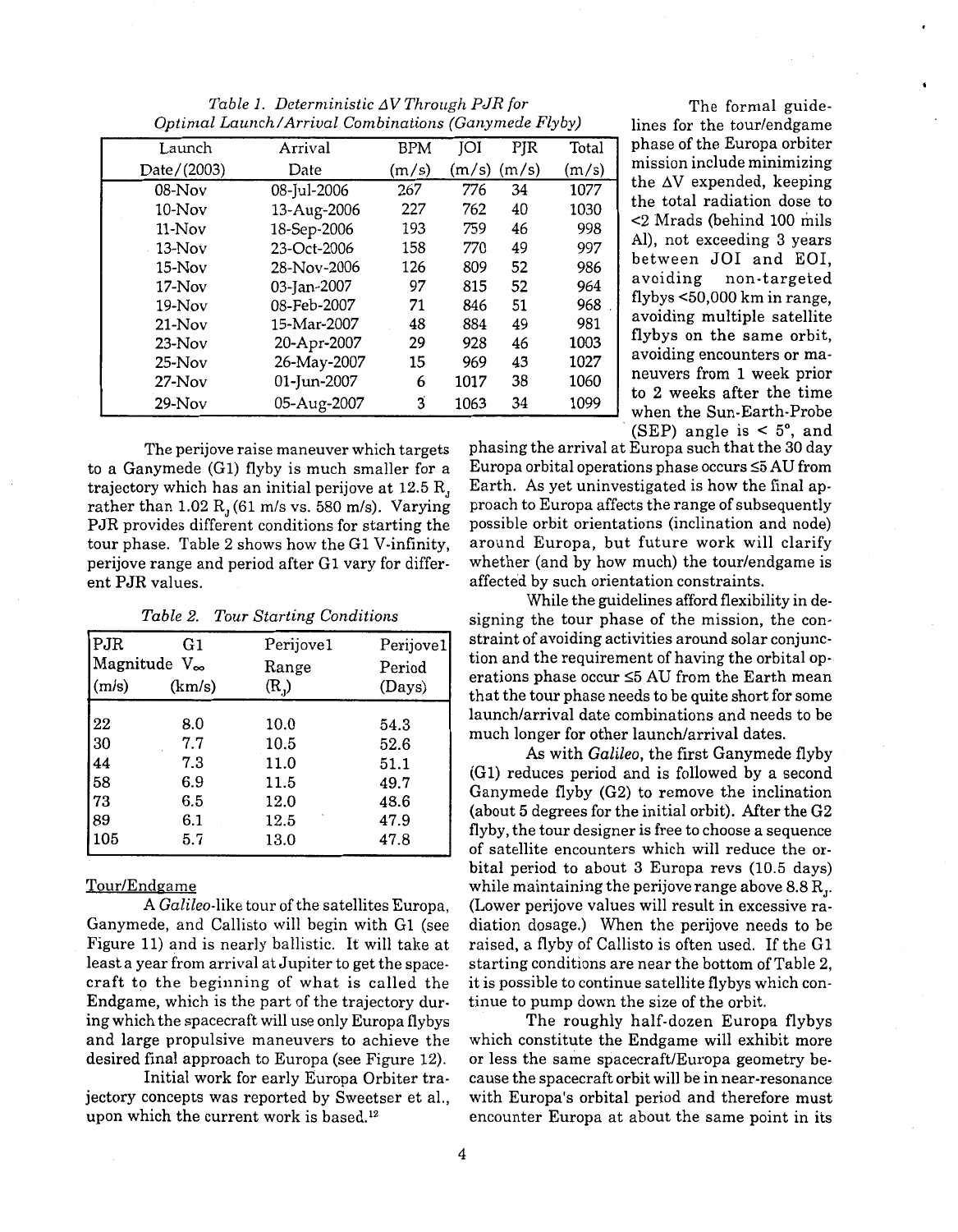<span id="page-6-0"></span>

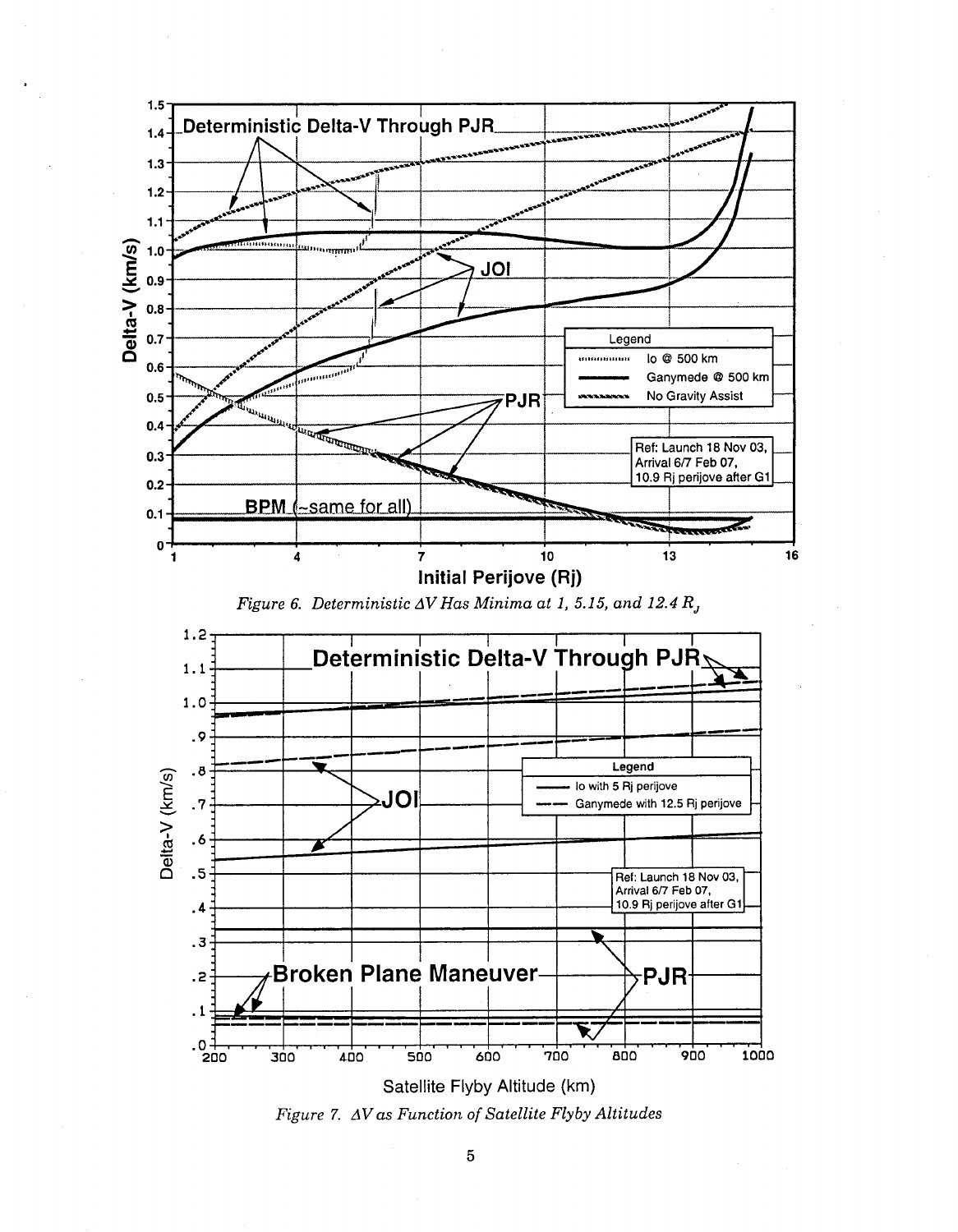<span id="page-7-0"></span>

*Figure 8. Initial Jupiter Orbit* 

orbit each time. The Endgame is expected to take about **3** months and culminates in a ballistic capture of the spacecraft by Europa. Preliminary estimates put the total radiation dose by the completion of the Endgame at about the limit of **2** Mrads, half of the mission total of **4** Mrads (behind 100 mils of Al), the other half coming during the 30 day primary mission around Europa.

During the Endgame, maneuvers at apojove are required to raise the perijove distance. When the spacecraft encounters Europa following such a perijove raise, its V-infinity will be lower than for the previous encounter. The flyby changes the resonance (ratio of the number of spacecraft revolutions about Jupiter to the number of Europa revolutions about Jupiter) to reduce the orbital period (see [Figure 12\).](#page-10-0)

After reaching a resonance of *56,* two maneuvers are used before the next encounter to provide the conditions for capture of the spacecraft by Europa. One maneuver is at apojove and the other near the desired line of nodes. These maneuvers correct inclination and cause the spacecraft to be captured without cost into a highly elliptical orbit by taking advantage of Jupiter third-body effects. The capture orbit is unstable, however, and an energy reducing maneuver is required at periapsis to place the spacecraft in a stable orbit about Europa.

#### Current Status of Tour/Endgame

Mission design is currently at the stage of developing the end of the tour phase and designing the Endgame. The goal is to have a single integrated trajectory from launch through the start of Europa orbital operations. Previous work on the mission design involved pieces of the trajectory (launch to tour start, tour, and Endgame) which corresponded to different launch/arrival opportunities.

The Endgame has provided the most challenges. Previous work on the Endgame has been difficult because of convergence problems. It is unclear whether these difficulties are a result of nontargeted flybys or a shortcoming in the software.



*Figure* **9.** *Arrival Day Geometry* 

Efforts have been expended to improve the

software CATO (Computer Algorithm for Trajectory Optimization) by utilizing a nonlinear optimizer; however, it is not clear whether the upgraded software will solve the convergence problems, since the single Endgame case studied to date displays sensitivity to a non-targeted flyby of Ganymede at a range of 10,000 to 15,000 km.

Approaches to solving the convergence problem include: 1) trying to design the Endgame without close nontargeted flybys if possible, **2)**  incorporating additional control points (at perijoves) and breakpoints (at apojoves) on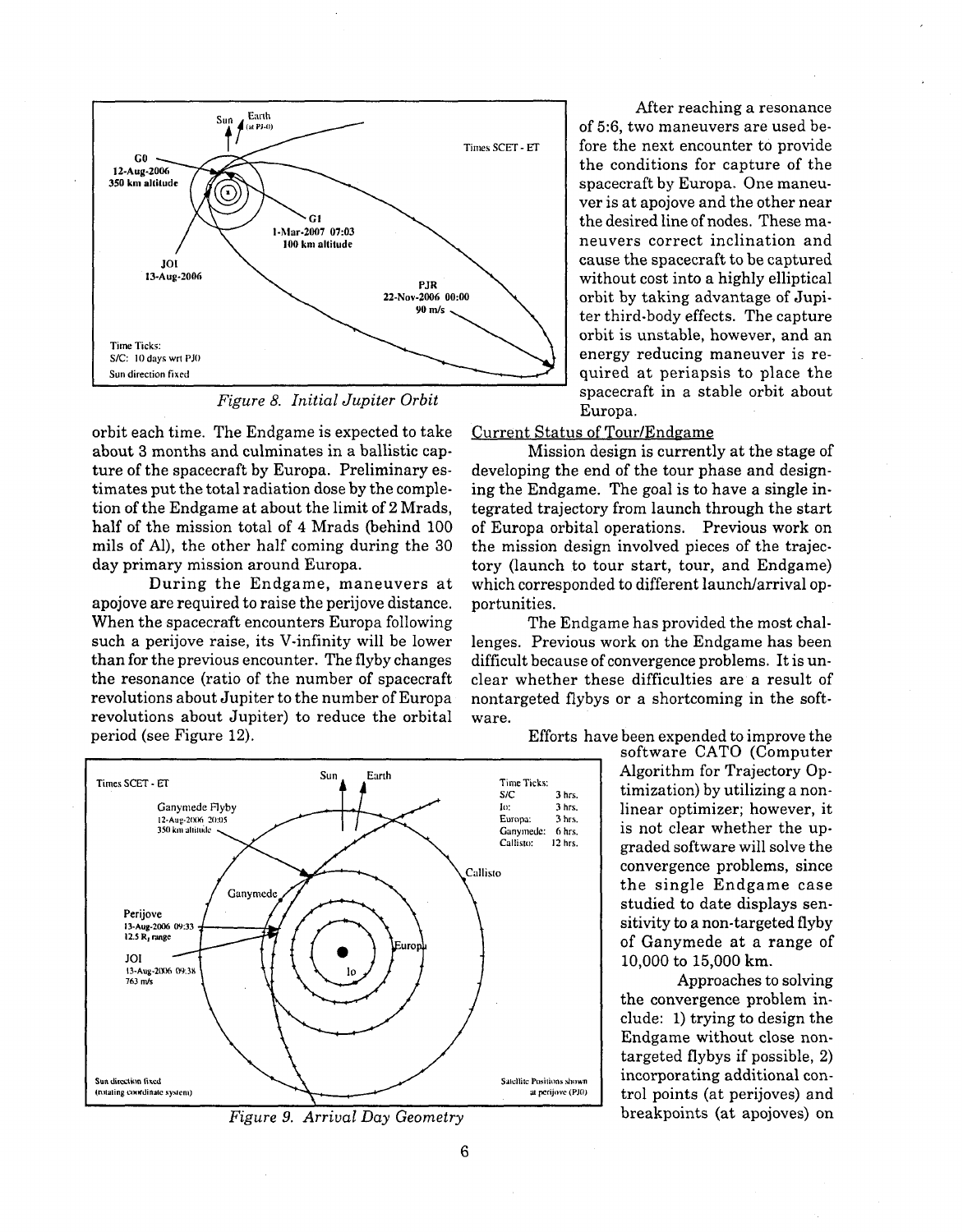<span id="page-8-0"></span>orbits with multiple spacecraft revs between encounters so as to allow maneuvers to occur at more natural locations, **3)** incorporating multiple close encounters on a single orbit, and **4)** obtaining convergence first with Ganymede made inactive as a perturbing body and then turning on the effect of Ganymede. This last approach has been successful when used by the programmer.

#### Future Tour/Endgame Work

Substantial work remains involving the tour and Endgame phases in order to obtain a complete integrated trajectory which satisfies the required orbit orientation (inclination, phase angle, line of nodes and apsides), and which stays within the total **AV** capability of 2500 m/s. **A** representative **AV** [profile is shown in Table](#page-4-0) **3.** 

The feasibility of incorporating a second satellite flyby with Callisto outbound after JOI is

|  | Table 3. Representative AV Profile |
|--|------------------------------------|
|--|------------------------------------|

|                      | Main Engine | <b>RCS</b> | Total (m/s) |
|----------------------|-------------|------------|-------------|
| Interplanetary       | 115         | 4          | 119         |
| JOI/PJR/Init orb     | 1006        | 4          | 1010        |
| Tour                 | ٥           | 56         | 56          |
| Endgame              | 590         | 19         | 609         |
| EOI                  | 578         | 2          | 579         |
| Europa Ops           | 20          | 0          | 20          |
| Reserve              | 84          | 20         | 104         |
| Total by Phase (m/s) | 2393        | 105        | 2497        |
| Deterministic        | 2208        | 0          | 2208        |
| Statistical          | 101         | 85         | 186         |
| Reserve              | 84          | 20         | 104         |
| Total by Type (m/s)  | 2393        | 105        | 2497        |

yet to be studied. The appropriate geometry for Ganymede and Callisto repeats at **50** day intervals (7 Ganymede revs and **3** Callisto revs), so it might be possible to utilize a double satellite approach throughout the launch/arrival period. Navigation issues of a double satellite flyby also have yet to be studied.

Much more work remains to be done to develop tours of different lengths so it will be possible to avoid solar conjunction and place the Europa orbital operations phase at a range of **<5 AU** from the Earth. Initially these constraints are being overlooked in an effort to get a converged trajectory from launch to the start of Europa orbital operations.

#### Navigation Issues

Preliminary navigation studies based on current mission assumptions indicate that radiometric data alone provide sufficient navigation performance to enable each phase of the mission.13 The principal data type to be used is X-band range and Doppler tracking from DSN (Deep Space Network) stations. Optical navigation (OpNav) images of the Galilean satellites with stars in the background have been considered to supplement radiometric tracking in the Jupiter approach, tour, Endgame and Europa approach phases, but provided only small benefits over the radiometric-only solutions.

For the Jupiter approach phase study, the combination of OpNav and radiometric tracking reduced position uncertainties (mapped to the Ju[piter encounter\) by approximately](#page-11-0) **15%** at **10** days from the encounter when compared to the radiometric-only case. These modest improvements in navigation accuracy offered by supplemental OpNav measurements are limited by the current camera design concept, which is geared towards a rather wide field-of-view to provide broad Europa coverage from fairly low orbit.

As described above, the Endgame phase of the mission is characterized by repeated Europa flybys and deterministic maneuvers culminating in the approach and orbit insertion around Europa. The relatively short durations (as short as **-1** day) between major trajectory events during the Endgame phase present a challenge to navigation and maneuver design strategy. The proposed utilization of ground automation (for orbit determination) and on-board automation (for maneuver design) in the navigation process will enable the reduction of both risk and **AV** in the Endgame phase. Figure **13** shows spacecraft position uncertainties mapped to Europa orbit insertion (EOI) based on an analysis of the latter part of a representative Endgame scenario. The two OpNav cases shown represent bounds on the expected navigation performance of the current narrow-angle camera design. The addition of OpNav images (one frame every **30** min) to the continuous radiometric tracking yields an improvement over the radiometric-only case, but it is evident that with an aggressive orbit determination strategy supported by ground automation, navigation utilizing radiometric data alone can be implemented to take advantage of the significant drop in orbit uncertainty at - EO1 - **1.5** days.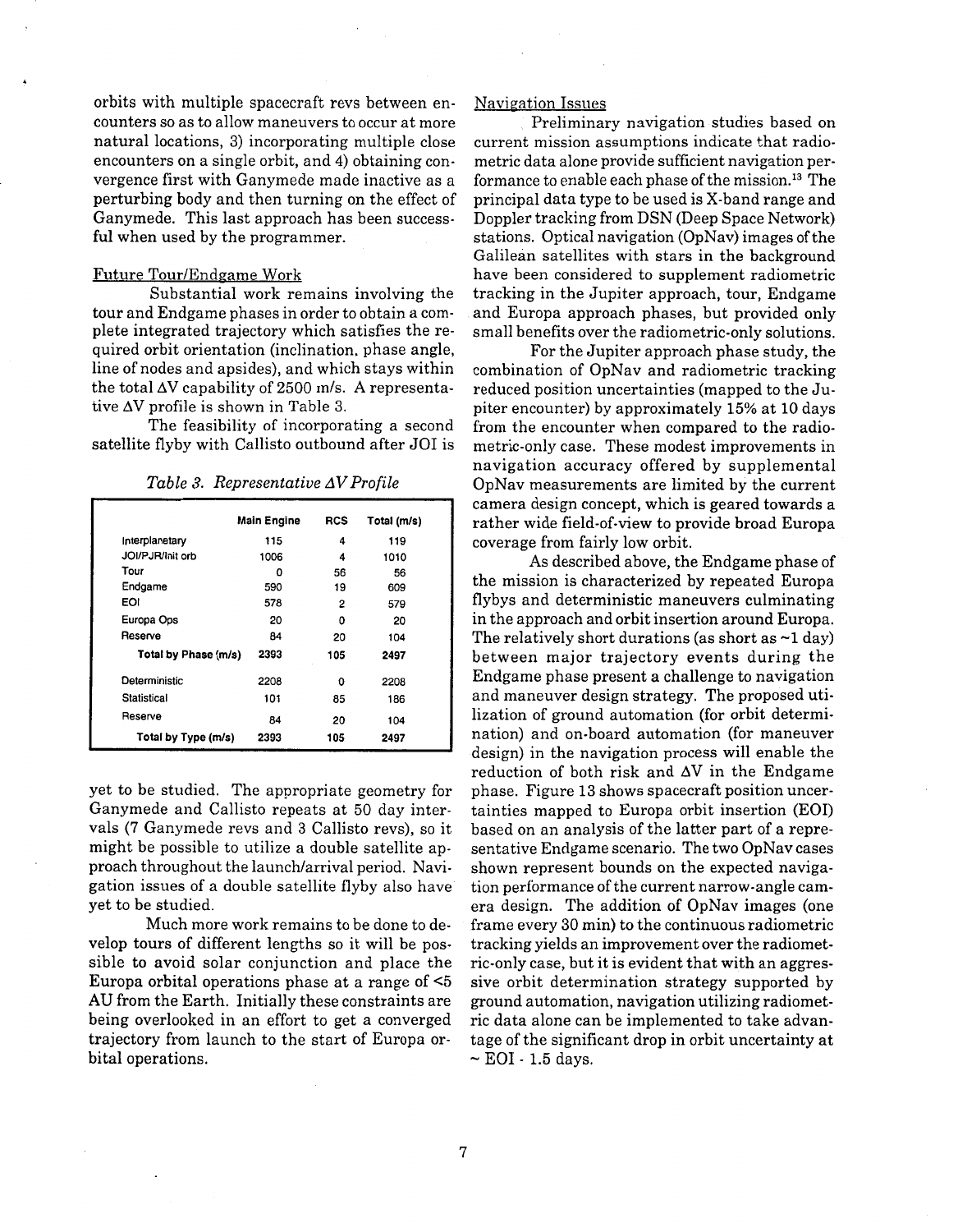<span id="page-9-0"></span>

*Figure 10. Outbound Ring Plane Crossing as Function of Initial Perijove Range* 

#### Europa Orbital Operations Europa Orbit Insertion/Interim Orbit

**A** large burn, >500 m/s, will put the spacecraft into a low-eccentricity interim orbit from which the gravity field mapping experiment can begin (the current reference periapsis altitude is 200 km, although the actual value is subject to future analysis and negotiation). The eccentricity of the interim orbit around Europa, and the duration of stay in that orbit, will be dependent on orbit stability and gravity science studies that will be conducted in the Project's development phase. The gravity field mapping requires different orbits to help separate the small atmospheric effects from the gravity field signature and also the higher order gravity harmonics from each other.14 By "walking down" the initial apoapsis it is believed that this gravity investigation requirement can bemet at no significant additional **AV** cost (in fact it may reduce finite burn losses of the orbit insertion by segmenting it).

The large third-body forces from Jupiter



*Figure 11. Galileo-like Tour*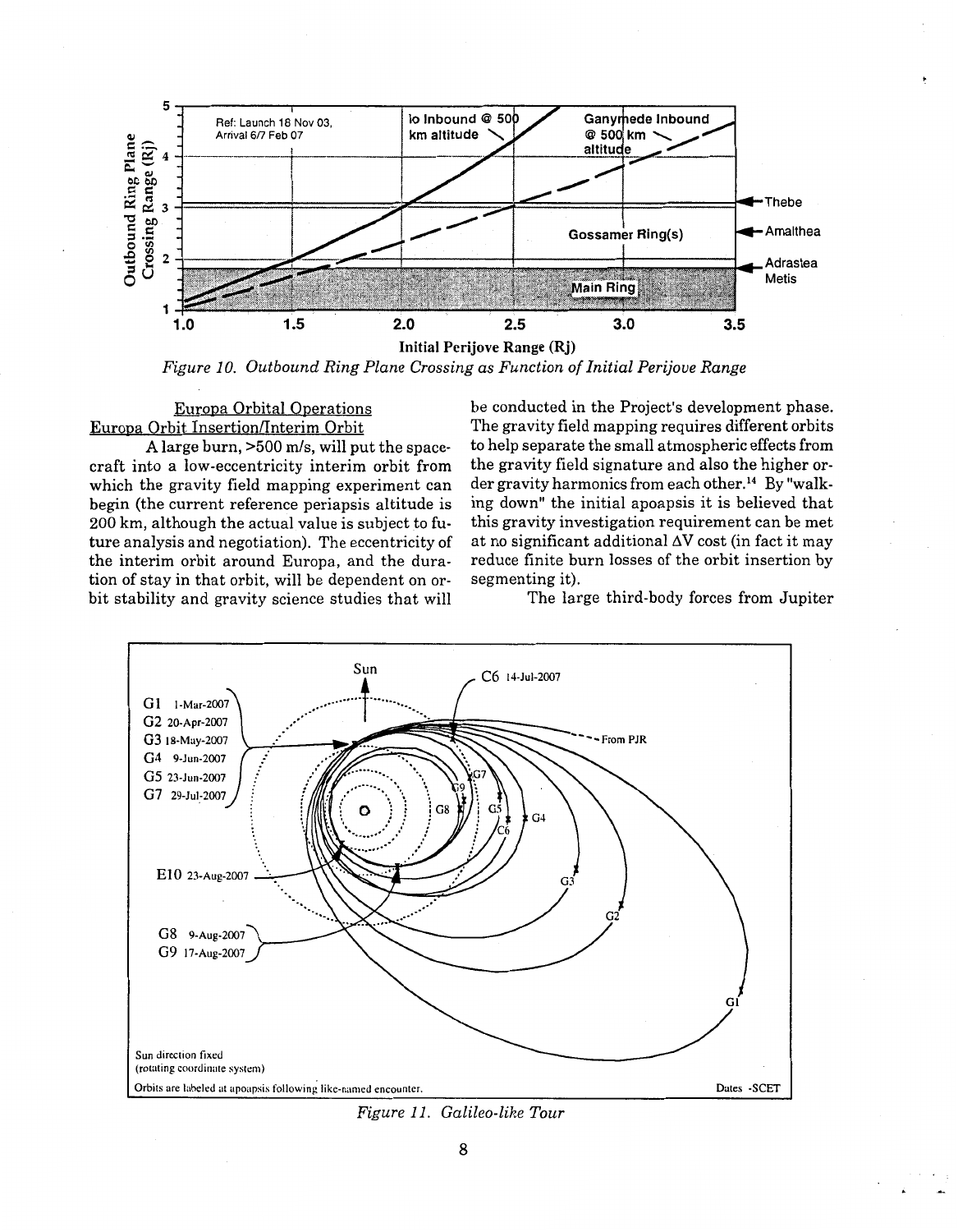<span id="page-10-0"></span>

*Figure 12. Endgame Trajectory Strategy* 

affect the stability of the spacecraft's interim orbit about Europa. For a given periapsis radius, orbit stability is primarily dependent on initial eccentricity, and is less sensitive to inclination, longitude of the ascending node and argument of periapsis. Figure **14** shows how the orbit lifetime varies with initial eccentricity; the data was generated assuming initial inclination and periapsis altitude of *'75"* and 200 km, respectively. Orbit lifetime is defined as the period of time it takes for the orbit to be perturbed to the point where the radius of closest approach is less than Europa's surface radius, assuming no spacecraft orbit maintenance is performed. Orbit lifetime is longest (> 50 days) for initially circular orbits, and is close to 10 days as the initial eccentricity approaches 0.1.



There is no specific allocation of **AV** for an altitude change once in close Europa orbit although 20 m/s is allocated for altitude control over the 30 day mission.

Table **4** includes a summary of the range of key parameters describing the final mapping orbit around Europa. The upper limit on altitude is set by the altimetry investigation, the lower limit is not as well characterized but will be driven by global coverage requirements and orbital safety. The lower limit on inclination is driven by the desire of all investigations to globally sample Europa while the upper limit is set by the desire of the gravity investigation to have at least 10 degrees of apparent orbit plane precession during the 30 day orbital mission. The orbit orientation with respect to Earth is driven by the radio-tracking desire that the orbit not be near edge- or face-on and with re-



spect to the Sun for imaging. Significant eccentricity in the final orbit will degrade coverage and resolution, in some combination, for all the investigations.

> After the appropriate length stay in the initial eccentric orbit, the spacecraft will circularize its orbit at 100-200 km altitude (as indicated above, 200 km is the current reference; future studies will determine the final altitude).

#### Sample Scenario

Figure **15** shows one example of how the orbital operations may be conducted in Europan orbit. It is important to note that the chosen science team is expected to be intimately involved in the design of the actual orbital operations, and the profile may vary dramatically from that shown here, however, the example is consistent with meeting the **1A** science objectives and is within the scope of the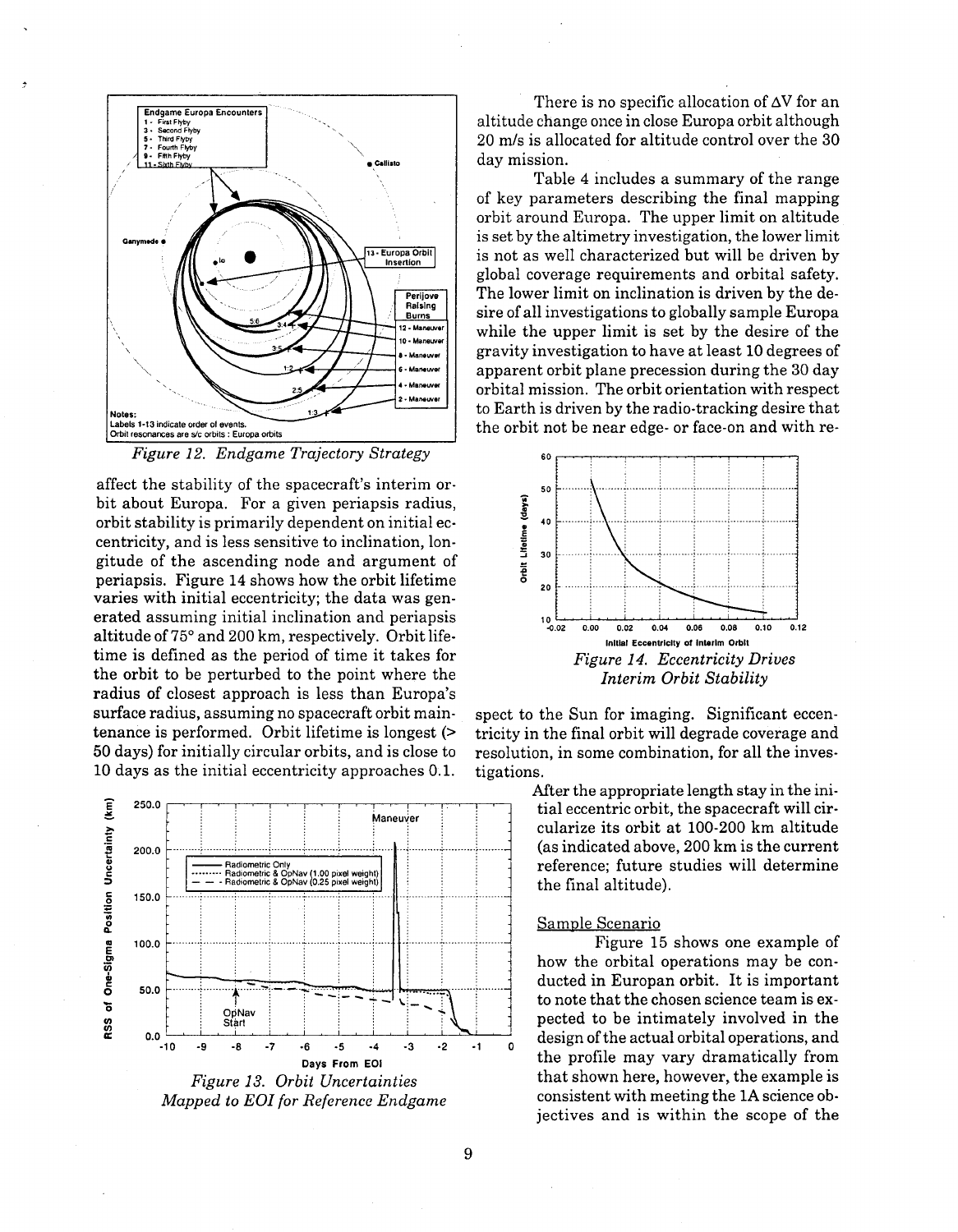<span id="page-11-0"></span>

| Parameter           | Reference                                                                                               | Likely Range                                                            |
|---------------------|---------------------------------------------------------------------------------------------------------|-------------------------------------------------------------------------|
| Altitude            | 200 km                                                                                                  | 100-200 km                                                              |
| Period              | 138 min                                                                                                 | 126-138 min                                                             |
| Inclination         | 83°                                                                                                     | 70-88°                                                                  |
| Line of Nodes       | Ascending node - 310°<br>(see note 1)                                                                   | • 10°< Earth/Europa/Node angle<80°<br>• Within 20-50° of solar meridian |
| <b>Eccentricity</b> |                                                                                                         | $-0 - 0.1$                                                              |
|                     | solar meridian when viewing southward (from Europa's north<br>pole) to the spacecraft's ascending node. | NOTE 1: Defined here as the angle measured clockwise from the           |

*Table 4. Range of Potential Europa Final Mapping Orbit Parameters* 

available resources. Additionally, some key constraints that must be observed in the actual sequence are accommodated in the example. The most important of these is that there is not sufficient power to operate all of the instruments simultaneously. Another geometrical consideration illustrated in the example is the once per eurosol (Europan day) eclipse and Earth occultation by Jupiter lasting as much as **3.5** hours. Not shown are the up to 50 minute eclipses and Earth occultations of the spacecraft by Europa that will occur every spacecraft orbit around Europa.

It is envisioned that the interim orbit will provide an opportunity for initial characterization and initial orbital science from all instruments. **A**  TBD duty cycle of nadir-pointed data acquisition and Earth-pointed data downlink will take place during the interim orbit.

**A** navigation analysis performed for the Europa orbital operations phase of the mission has shown that several days of continuous tracking is important early in the phase to achieve adequate characterization of the gravity field of Europa. Certain low degree/order gravity field coefficients (J, and  $C_{22}$ ) were estimated during the Galileo mission, but a more accurate determination of these and higher degreelorder terms is an objective for Europa Orbiter. The choice of 200 km for the reference mission was, in part, driven by the issue of spacecraft orbital safety in the critical early phase of the orbital operations. The study also identified trade-offs existing between orbit determination accuracy and the frequency and magnitude of unbalanced attitude turns. The impact of unbalanced attitude turns on navigation is greatest whenever the spacecraft dynamics must be mod-

| Earth Days<br>Since EOI | 6<br>8<br>9<br>0<br>2<br>7                                                                            | 10                                                          |                                                                                                                                            | 11 12 13 14 15 16 17 18 19 20 21 22 23 24 25 26 27 28 29 30 |
|-------------------------|-------------------------------------------------------------------------------------------------------|-------------------------------------------------------------|--------------------------------------------------------------------------------------------------------------------------------------------|-------------------------------------------------------------|
| Mission                 | Orbit Stabilization/<br>Checkout<br>Radar antenna deployment<br>(latest)                              | Earth/Sun<br>Occultations<br>by Jupiter<br>(representative) | For Altitude = 200 km, $P=138$ min<br>10.4 orbits/Earth-day<br>37 orbits/Eurosol<br>3.551 Eurosols/Earth-day<br>8.4 Eurosols/30 Earth-days | <b>EÓM</b>                                                  |
| Maneuvers               | Mass Properties Update<br>EOI OTM-1<br>OTM-2<br>v<br>w<br>w                                           | OTM-3<br>v                                                  | OTM-4                                                                                                                                      | OTM-5/6<br>(Lower Altitude?)                                |
| <b>Science</b>          | Initial data return<br>-Gravity Mapping/Altimetry-<br>Cycle 2<br>Interim Orbit<br><b>TBD Duration</b> | $C$ ycle 3                                                  | -Radar and Imaging                                                                                                                         | Gravity<br>Mapping/Altimetry<br>Cycle 4                     |
|                         |                                                                                                       |                                                             |                                                                                                                                            |                                                             |
| Eurosols Since<br>EOI   |                                                                                                       |                                                             |                                                                                                                                            |                                                             |

*Figure 15. Sample Europa Orbital Operations Scenario*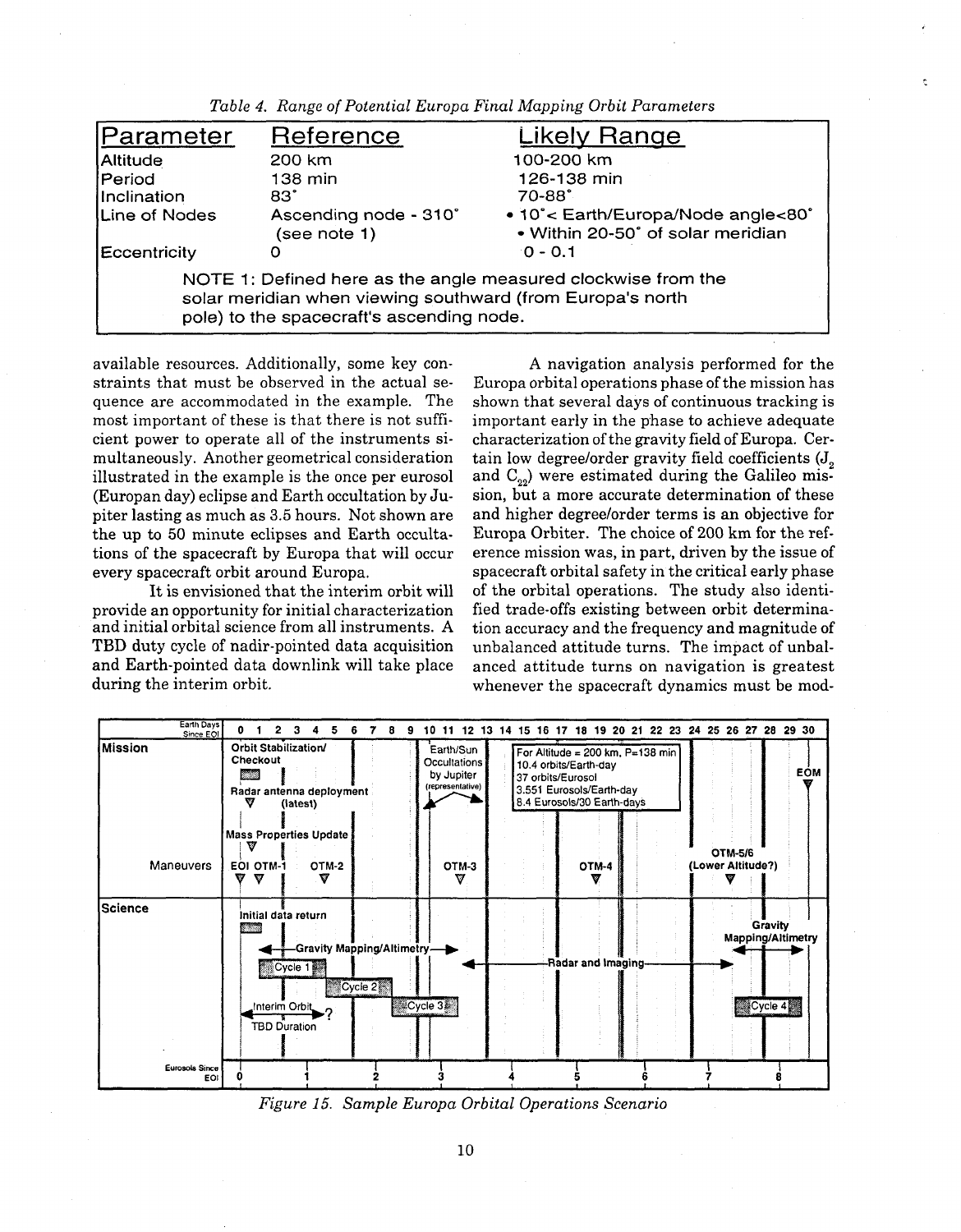<span id="page-12-0"></span>eled accurately, such as during the gravity field determination phase. The current spacecraft and mission design strategy is to minimize these nongravitational forces by implementing balanced thrusters in concert with a gravity-gradient-stable attitude or reaction wheels for attitude control.

#### GravitvlAltimetrv Phase

Following circularization into the mapping orbit, the mission will enter the gravity /altimetry phase for two eurosols. A preliminary 36:l duty cycle between nadir-pointed orbits to Earth-pointed downlink orbits is planned during this phase, during which the MGA will be the primary method of acquiring tracking data while nadir-pointed. This duty cycle is primarily driven by the desire to maximize tracking time and the desire to minimize nongravitational forces on the spacecraft that might be associated with turning the spacecraft.

#### Radar/Imaging Phase

The radar/imaging phase of the mission follows the gravitylaltimetry phase and will take about 4 eurosols to complete at the expected duty cycle of 2:8 between nadir-pointed orbits to Earth- 7) Geissler, PE, et al., "Evidence for Non-synchropointed downlink orbits. This average duty cycle is driven primarily by downlink capability. It is expected that the spacecraft transmitter will be turned off during the nadir-pointed science data gathering orbits of this phase to allow sufficient power to be available for the instruments.

If there is sufficient propellant left after the radarlimaging phase, an orbit altitude lowering may be possible to enable selected high-resolution data taking for all investigations. There are no current plans for any extended mission operations.

#### Acknowledements

The authors wish to acknowledge Dennis Bymes, Alok Chatterjee and Robert Maddock for earlier mission analyses that have contributed to this work. Steve Brewster's assistance in graphics and layout was instrumental. The work done in this paper was performed at the Jet Propulsion Laboratory, California Institute of Technology, under contract with the National Aeronautics and Space 13) Guman, M., et al., "Navigation Feasibility Administration.

#### References

1) Belton, et al., "Galileo's First Images of Jupiter and the Galilean Satellites", Science, vol. 274, 18 October 1996

2) Pappalardo, RT, et al., "A Europan ocean? The (circumstantial) geological evidence", Europa<br>Ocean Conference, 5th, San Juan Capistrano, CA,<br>Nov. 12-14, 1996, Abstracts (A97-43552 12-01), Nov. 12-14, 1996, Abstracts (A97-43552 12-01),<br>San Juan Capistrano Research Institute, 1997, p.<br>59, 60 l., "A Europa<br>gical eviden<br>San Juan Ca

3) Chapman, C., et al., "Cratering on Europa - Preliminary Insights From Galileo", Europa Ocean Conference, 5th, Abstracts (A97-43552 12-01), San Juan Capistrano, CA, Nov. 12-14, 1996,

4) Shoemaker, E.M., "The Age of Europa's Surface", Europa Ocean Conference, 5th, Abstracts (A97- 43552 12-01), San Juan Capistrano, CA, Nov. 12- 14, 1996, San Juan Capistrano Research Institute, 1997, p. 65, 66

5) Pappalardo, RT, et al., "Geological evidence for solid-state convection in Europa's ice shell", Nature, vol. 391, no. 6665, 22 Jan. 1998, p. 365-368

6) Sullivan, R., et al., "Episodic plate separation and fracture infill on the surface of Europa", Nature, vol. 391, no. 6665, 22 Jan. 1998, p. 371-373

7) Geissler, PE, et al., "Evidence for Non-synchro- nous Rotation of Europa", Nature, vol. 391, no. 6665,22 Jan. 1998, p. 368-370

8) McCord, T.B., et al., "Non-Water-Ice Constituents in the Surface Material of the Icy Galilean Satellites from the Galileo NIMS Investigation", Journal of Geophysical Research, vol. 103, no. E4, 25 April, 1998, p 8603-8626

9) Kivelson, M., et al., "Oceans in Europa and Cal- listo: Independent Evidence from Manetic Pertubations", Nature, pending

10) Carr, M.H., et al., "Evidence for a Subsurface Ocean on Europa", Nature, vol. 391, no. 6665, 22 Jan. 1998, p. 363-365

11) Letter from Chris Chyba, Chair, Europa Orbiter Science Definition Team, to Jay Bergstralh, NASA HQ, 18 May 1998

12) Sweetser, et al, "Trajectory Design for a Europa Orbiter Mission: A Plethora of Astrodynamic Challenges", AAS/AIAA Space<br>Flight Mechanics Meeting, Huntsville, Al, 10-12 February 1997

Studies for the Europa Orbiter Mission", AAS/ AIAA Space Flight Mechanics Meeting, Monterey, CA, 9-11 February 1998

14) Yoder, C., personal communication